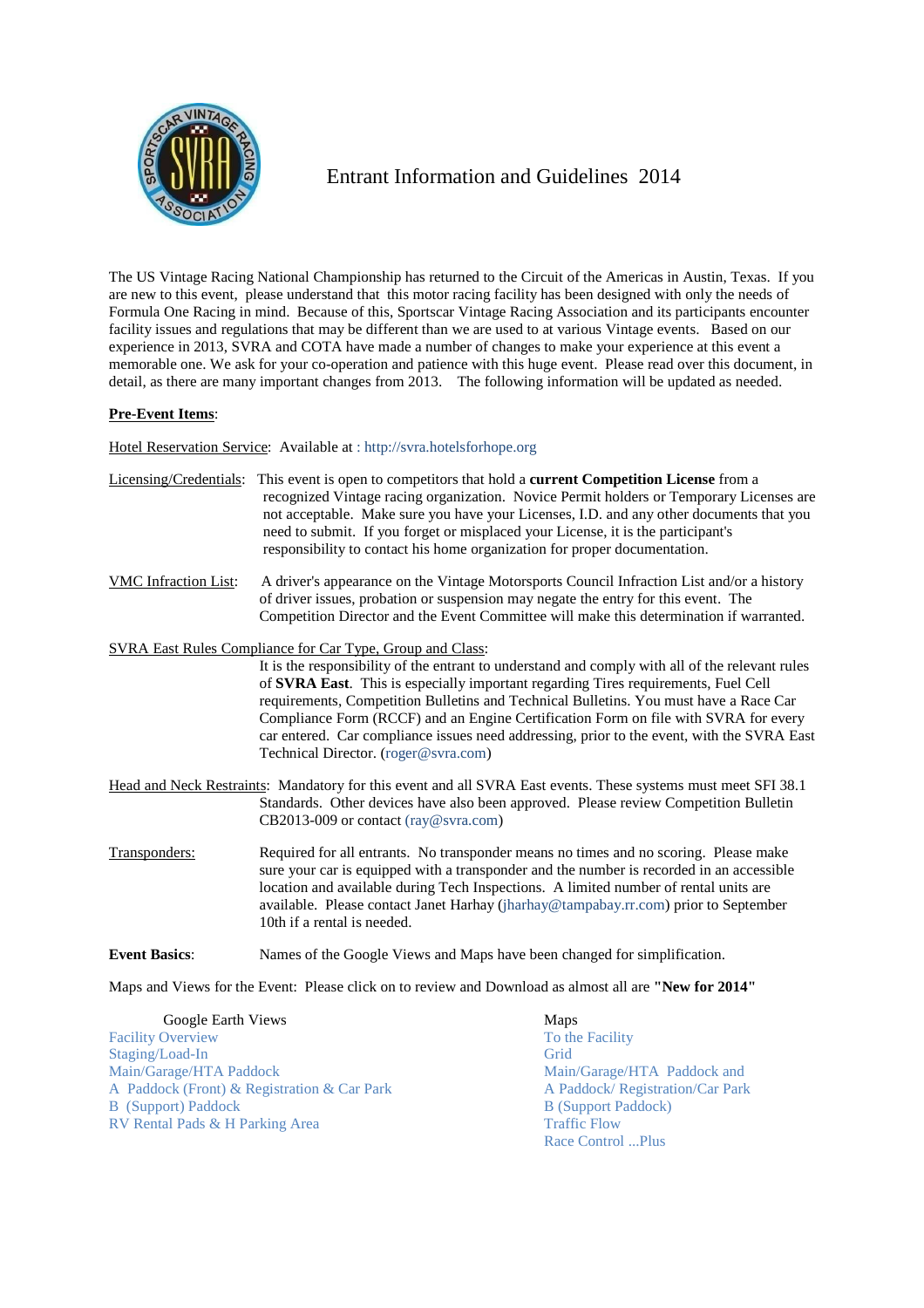- **Schedule**: PROVISIONAL SCHEDULE--this schedule is a working model and may change dramatically once all entries are submitted and Grouped. The order of Run Groups and scheduled times will be updated as needed. SVRA reserves the right to change/modify this schedule without notice but will make every effort to firm up the schedule as soon as possible.
- **Staging of Haulers:** PLAN AHEAD. If you are planning to park with another hauler, rig etc, meet somewhere prior to arriving at the track and come into the Staging Lanes together. All haulers, trailers, towed vehicles, RV's (all vehicles) etc., are to Stage on Circuit of the Americas Boulevard and will enter the Facility at Tunnel Gate 2. There will be no access to the inner Facility via Tunnel Gate 1 during staging. Roving SVRA staff will pass through Staging with Waivers and Entry Tickets for **Tuesday Load-In** to expedite parking.

**EXTREMELY IMPORTANT:** The 3 right lanes of Cota Boulevard will be used for Staging and will have posted signage as to what lane for a particular paddock area. SVRA and COTA staff will instruct you into the proper lane. Review the PADDOCKS Information carefully so you get staged in the proper lane. SVRA and COTA will have night-time staff in the Staging Lanes to aid proper line-up. If you come into Staging but must disconnect for any reason, you will be required to proceed to the "H" parking lot and disconnect there. This will prevent any blockage of the Staging Lanes. Please inform the Staging Staff.

Drivers of haulers containing multiple cars must have a list of names of the drivers of the cars contained. This will aid in the parking process.

**Hauler/Rig Parking:** If you want to park together, come to the track together. There will be no space-saving for another hauler/tow-rig in any manner. Haulers will be parked at the discretion of the Paddock Marshalls and have total authority over this process. Once parked, haulers may not move to another location for any reason. If you may have to leave the event prior to its conclusion, let SVRA parking staff know. We will try to give you a space to make this easier.

Empty-trailer parking will be located at the lower end of H Parking.

**Note**: Rig Parking will take most of the day with the large number of entries and with the placement and construction of temporary buildings for Formula 1. Please work with each other and the SVRA and Track Staff. Your patience is appreciated.

**Load-In:** It is planned that Initial Load-In will begin on Tuesday, October 7 at approximately 8:00am. There will be an estimated 2 hour delay between the start of Load-In and the opening of Registration. Once parked/setup, proceed to Registration. for normal Credentials.

**Wednesday and other Load-In days**--must go to Registration before entering track with haulers/ trailers etc. through Tunnel Gate 2 only.

- **Registration**: Located in the center of Parking Lot A when you enter COTA. Load-In: participants and crews will be able to go into the track with personal vehicles- **Tuesday Only** - to get parked and set-up before going to Registration. (See Staging)
- **PADDOCKS:** For better co-ordination between SVRA and COTA staff and for entrant convenience, some paddock areas have changed and the names of these paddocks have been modified. Please review/download the Google Earth Maps so you become familiar.
	- **MAIN/GARAGE/HTA PADDOCK**: primary paddock for garage renters, invited entrants based on 2013 entry, event tire suppliers and the Historic Trans Am Group haulers. Grid, Tech, Control, Medical, Media Building, and the Cota Cafe are located in this paddock. No electric in paddock area. Over-night camping, non-tow vehicles, buses or RVs are **not allowed** in this paddock. NO PERSONAL VEHICLES PERMITTED. (Personal vehicles must park in Parking Lot A or Parking Lot H)
	- **B-SUPPORT PADDOCK** : OVER-NIGHT CAMPING **ALLOWED** in your hauler/tow vehicle. This paddock services all entrants and all "Hard-Part Vendors". No electric in this paddock. Non-tow vehicles buses or RVs are **not allowed** in this paddock. (RV pad rentals with hookups are available via COTA). NO PERSONAL VEHICLES PERMITTED. (Personal vehicles must park in Parking Lot A or Lot H).
	- **A-PADDOCK**: new for 2014. We will be using 50% of PARKING LOT A for full paddock space. OVER-NIGHT CAMPING **ALLOWED** in your hauler/tow vehicle. This paddock services all entrants. No electric in this paddock. Non-tow vehicles buses or RVs are **not allowed** in this paddock. (RV pad rentals with hookups are available via COTA). Advantage to this Paddock: Personal cars may park close by in Parking Lot A, Registration location, and much closer than the previously used "H"-Paddock .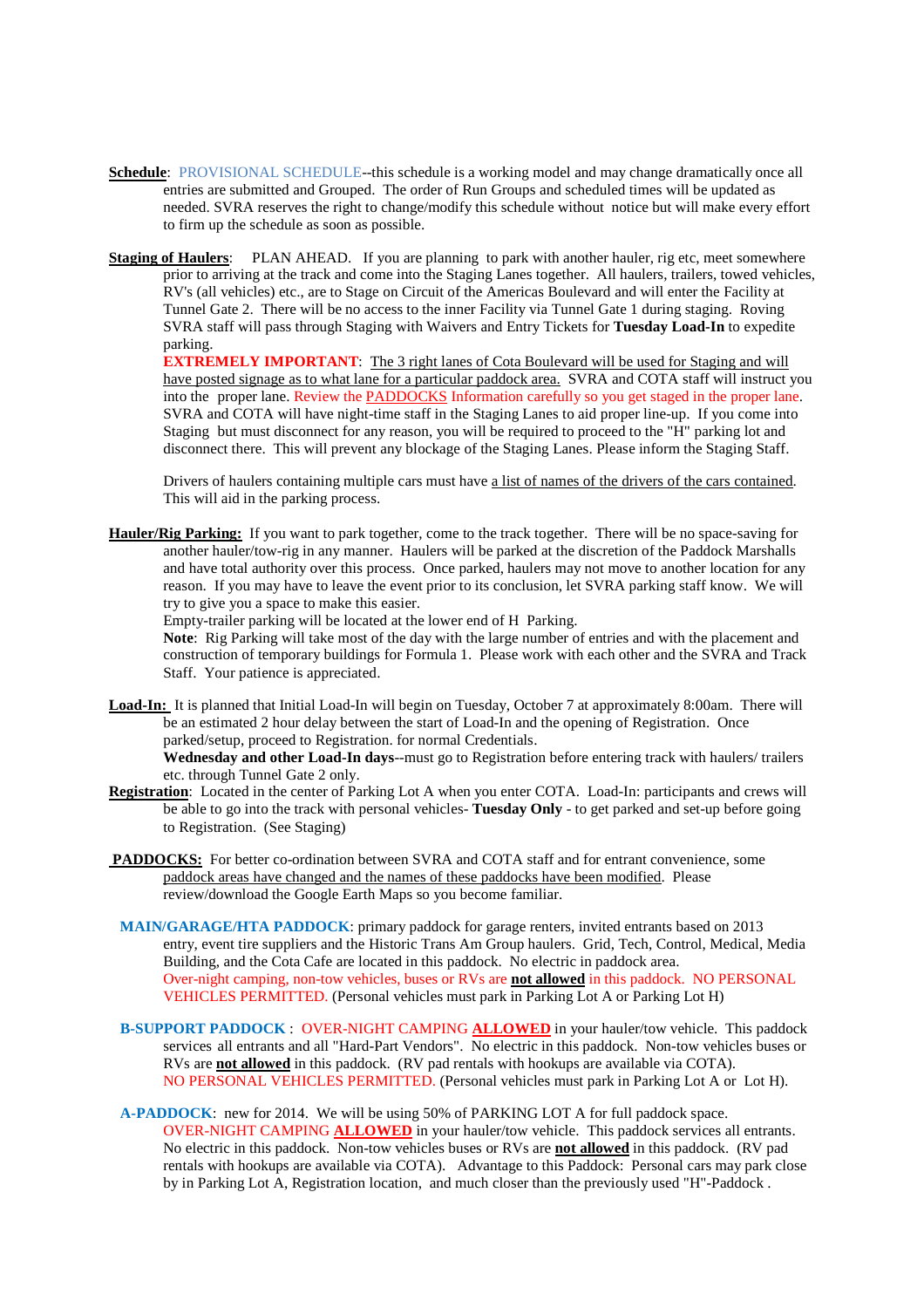## **Paddock Regulations and Information:**

 Parking spaces will accommodate ONLY a hauler (tow vehicle) plus applicable awning. One (1 ) Paddock Pass per Hauler. All personal vehicles will be parked at the front of the facility in Parking Lot A or at the rear of the facility in Parking Lot H. Shuttles will run between Registration in Parking Lot A / A Paddock, Main/Garage Paddock, B-Support Paddock and H-Parking area beginning Tuesday at approximately 10:00am. and stop running at approximately 6:30pm. **No personal vehicles will be issued a Paddock Pass.** Reproduction of any Paddock Passes will result in the vehicle being towed at owners expense. In order to aid in Paddock Security, the will be an entrance curfew of Midnight for the B-Support Paddock and the A Paddock.

**Garages:** One (1)garage equals one (1) support hauler. Due to installation of Formula 1 Hospitality buildings immediately behind most garages, along with electrical and fire equipment, haulers may not be parked directly behind your rented garage. Every effort will be made to place the hauler as close as possible. No awnings, tent structures, etc. may be erected off of these haulers. Fueling, storing of fuel or starting/running a race car in a garage is STRICTLY PROHIBITED. Room is provided on the paddock side Fire Lane for this purpose. Fuel should be stored in your hauler. There will be no egress through the pit-side doors. These doors may be required to be closed if violations occur.

**There are only a few garages still available for rent.** Fees are \$500/day, 5-day minimum. Interested parties should contact Kathy Swinford, SVRA Concierge, at kathy@svra.com.

**RV and Toter Parking:** OVER-NIGHT CAMPING **ALLOWED** in your hauler/tow vehicle in the B-SUPPORT PADDOCK and the A-PADDOCK only . (Not permitted in the MAIN/GARAGE PADDOCK). **There are no utilities available in any paddock area.** .

 If you have a separate RV, Bus or Toter that is not your Hauler/Tow vehicle, you are not allowed to park in any paddock.

 RV Pad Rental with Hook-ups (50 amp service), are available through COTA. To reserve, please contact: Jason Brewer, jason.brewer@circuitoftheamericas.com or call 1-512-655-6582. RV pad questions after your order, contact Allison Sharfman, allison.sharfman@circuitoftheamericas or call 1-512-535-1451.

Note: COTA does not allow race cars or work on race cars at the RV rental pad locations.

- **Tent Requests**: Large, free-standing tents for groups wishing to paddock together, may be accommodated only in the H Parking Lot area (formerly the H Paddock-2013). As stated in other sections, this area is not meant to be used as Paddock area for this event unless for overflow. The Paddock Marshall will consider your request and , if feasible, provide you with the Tent Company contact information that COTA uses as its sole supplier. This will ensure the proper location/placement of any tents. Trailers supporting cars under these tents will be parked in a location designated by the Paddock Marshall. Tent requests or questions: please contact Scott Marvicsin (smarvicsin@yahoo.com) or Billy Mitchell (pitroad13@eathlink.net ).
- **Paddock Support Vehicles**: Because of the size and scope of the COTA facility, the use of a support vehicle of some kind is suggested. Golf carts, scooters, mini-bikes, 4-wheelers are permitted as long as operator is legally licensed (no children). Bicycles are permitted. All vehicles must follow the designated "traffic flow" pattern per the Event maps. Any dangerous operation of support vehicles, such as over-loading, will result in having this privilege revoked. Support vehicle ID stickers will be available at Registration.
- **Golf Cart Rentals**: available from: KC Golf Cart Company, via their website http://www.kcgolfcartco.com Look for the listing: US Vintage Racing National Championship, enter password "**vintage"** for special SVRA rates. At track location will be the same as previous year below the temporary grandstands past the "H" Parking Lot.

## **Paddock pit speed is 10 mph**.

**Shuttles:** Shuttles will run between Registration in Parking Lot A / A Paddock, Main/Garage Paddock, B-Support Paddock and H-Parking area beginning Tuesday at approximately 10:00am. and stop running at approximately 6:30pm. Following days, shuttles should run between 7:00am and 7:00pm approximately.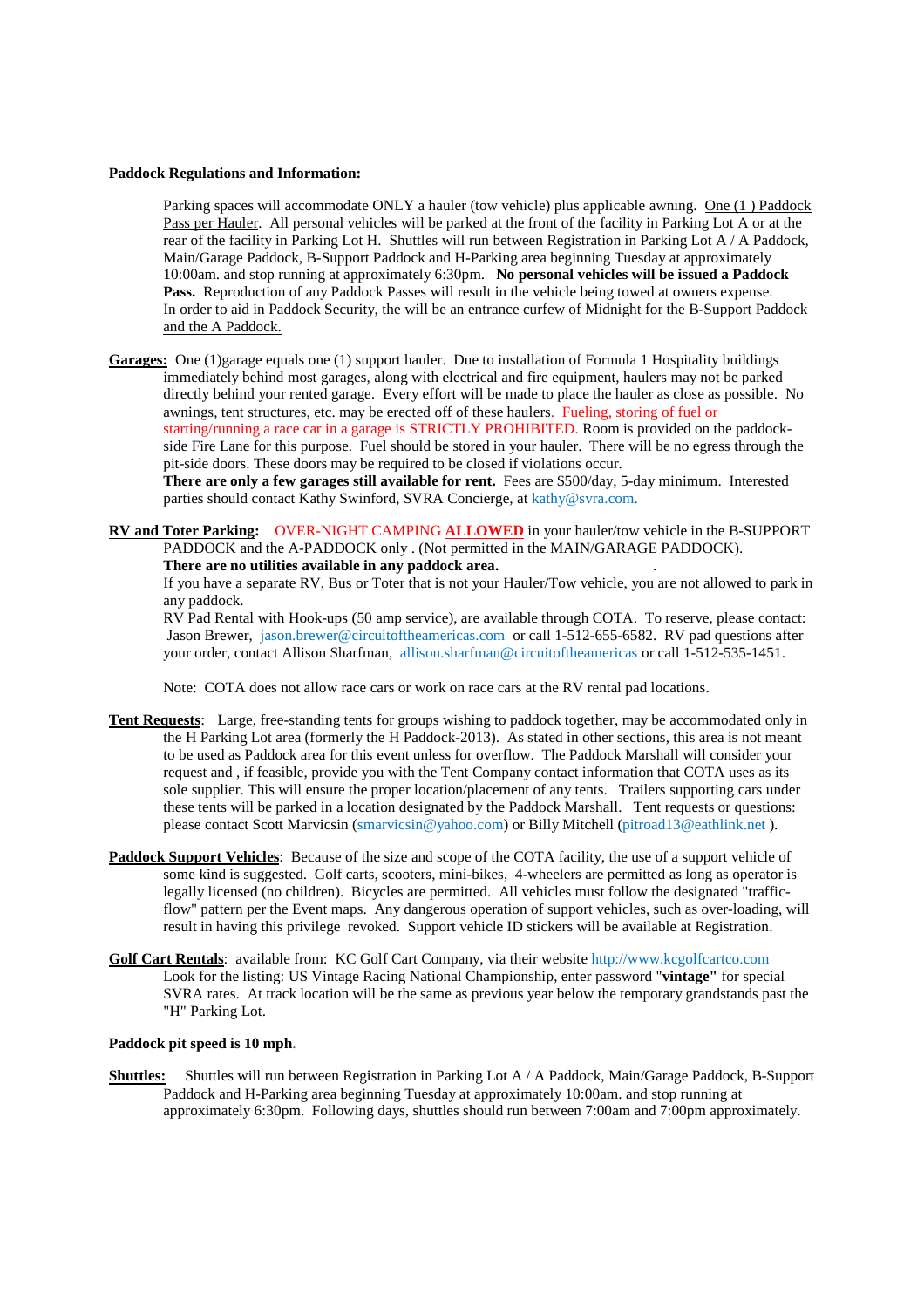- **Paddock Access/Drop-offs:** It is understood that there may be a need to bring a non-credentialed vehicle into the paddock to drop off people/equipment/supplies. The driver will be required to surrender his Event Credentials or an I.D. at the entry gate. If the vehicle does not return within 30 minutes of entry, the vehicle and team will be located and, if not removed, the vehicle towed at the owner's expense. This allowance into the paddock is done as a courtesy and will be revoked to all participants if the privilege is abused.
- **Special Needs:** Folks with special needs should come to Registration with their request. Paddock passes will be provided to those folks with Handicap designations on driver's licenses or display card used for everyday parking.
- **Paddock Care:** The asphalt at COTA may not be punctured by anchors, stake, jack stands, etc. Use weights, water buckets, etc. (Do not use  $N_2$  bottles). All awning or tent poles must have wood pads under them. Weights or wood pads are NOT available from the race track. Some type of trailer tongue rest must be used to prevent sinking into asphalt. Spills, leaks, liquids etc. must be cleaned up properly. Drip pans are suggested under a lot of Vintage cars. COTA staff will monitor the paddocks on a regular basis and you will be charged for any paddock facility damages.
- **Race Tire Support:** Participants may order race tires for at track delivery mounting and balancing from Bob Woodman Tires (bobwoodmantires.com) and Sasco Sports (sascosports.com) .
- **Race Fuel:** VP Racing Fuels, the official racing fuel of the U.S. Vintage Racing National Championship, will be on site at Circuit of the Americas with a number of fuel blends for purchase including VP Vintage Leaded (98), VP Vintage Unleaded (96), VP110, C12 and more. We recommend you submit a pre-order for this event to ensure the fuel you want is available in the quantity you need. To preorder fuel, for advice on fuel selection or technical questions, contact VP at  $210-241-1192$  or vphq@vpracingfuels.com.

**Truck Wash:** by appointment right on COTA Boulevard. Contact Joel Armistead at Hill Country Pressure Washing (hillcountrypw@yahoo.com) or 512-785-6455.

**Noise Courtesy:** No race engine may be started/run between 9:00pm and 7:00am

**Camping**: Tent camping is not permitted. Camp fires of any type are not permitted. Barbecues, hibachis, heating and cooking equipment may be used in defined areas.

**Minors**: no one under the age of 18 allowed in the Hot Pit area at any time.

**Animals**: No Pets Allowed

**Security and Emergency**: call COTA Security Dispatch @ **512-655-6220**. Life Threatening: **911**. Please remember that this is a public event with many spectators. Valuables should be kept out of sight and locked up. If you leave your trailer or vehicle, lock it and take your keys.